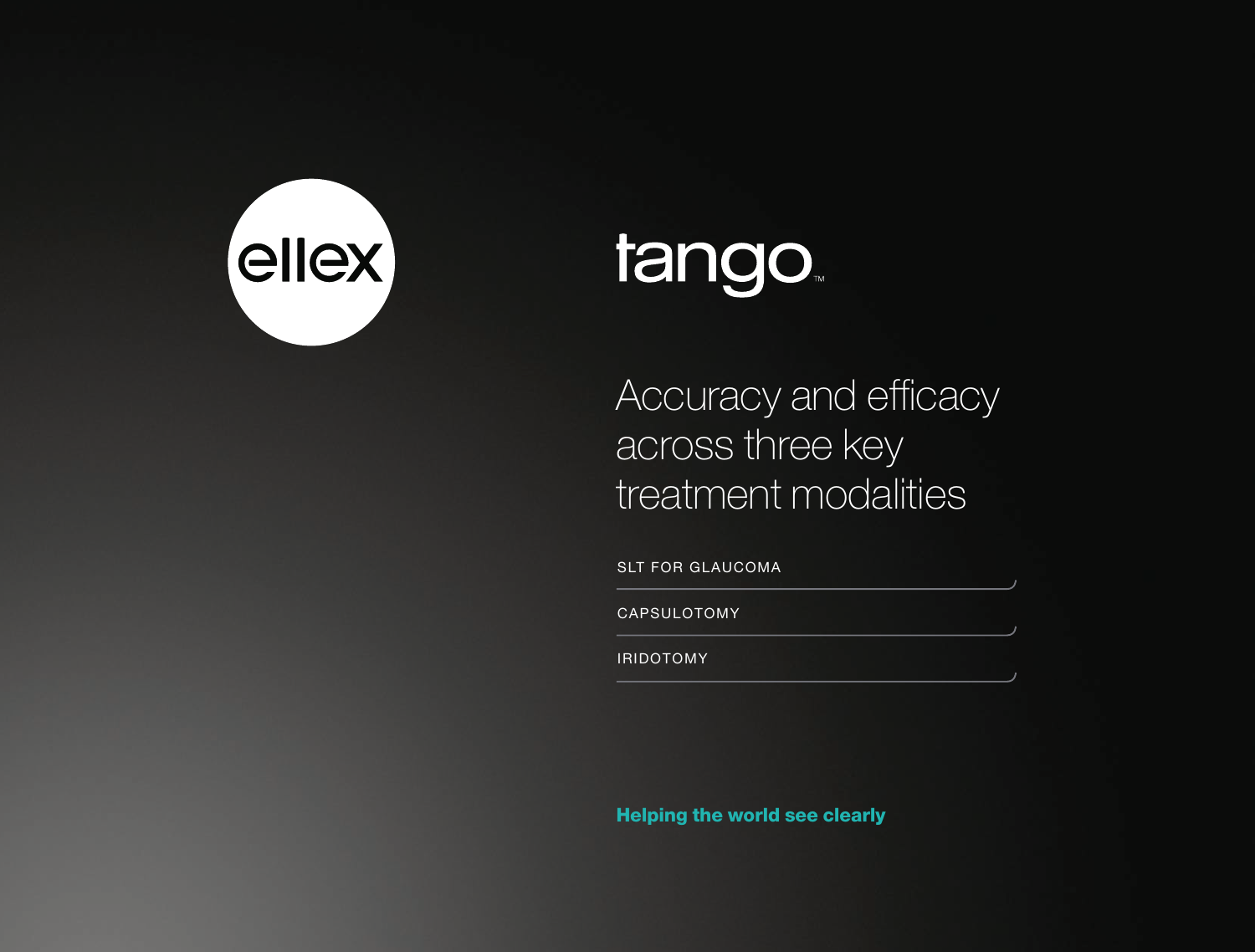# Tango™ – excellent results, every time

Whether you're seeking to treat glaucoma, or you're performing capsulotomy or iridotomy procedures, Tango<sup>™</sup>, with its fully featured SLT laser and its powerful, precise YAG laser, will enable you to secure the results you and your patients are looking for — consistently and to the highest standard.

Choose Tango™ from Ellex, and you'll be able to move effortlessly between SLT and YAG modes, which means you can treat patients with glaucoma and secondary cataract with maximum accuracy and optimal efficacy.

#### Three key treatment options

Choose Tango™, and you can select from three treatment modalities, which comprise:

SELECTIVE LIGHT THERAPY (SLT) (SELECTIVE LASER TRABECULOPLASTY)

CAPSULOTOMY

IRIDOTOMY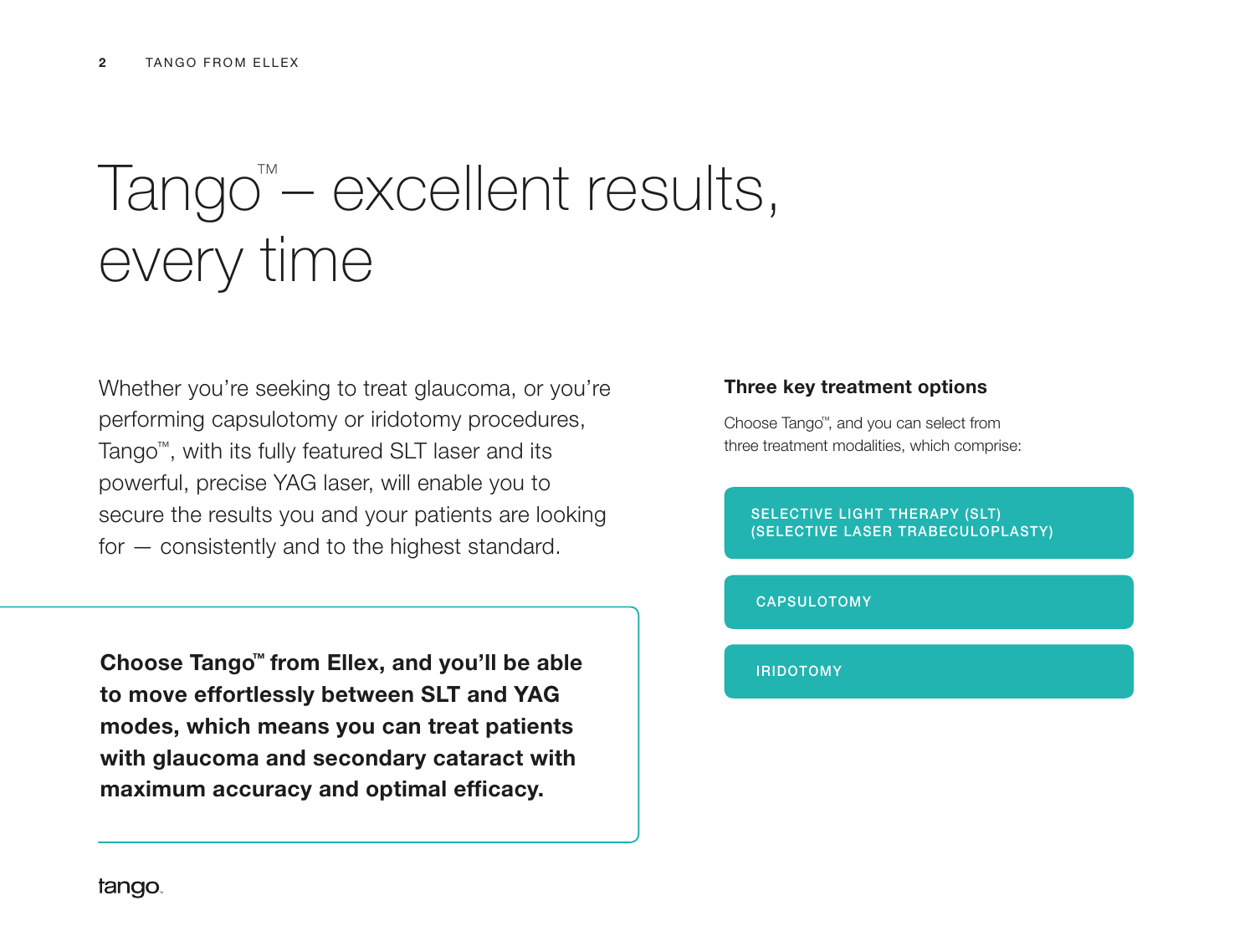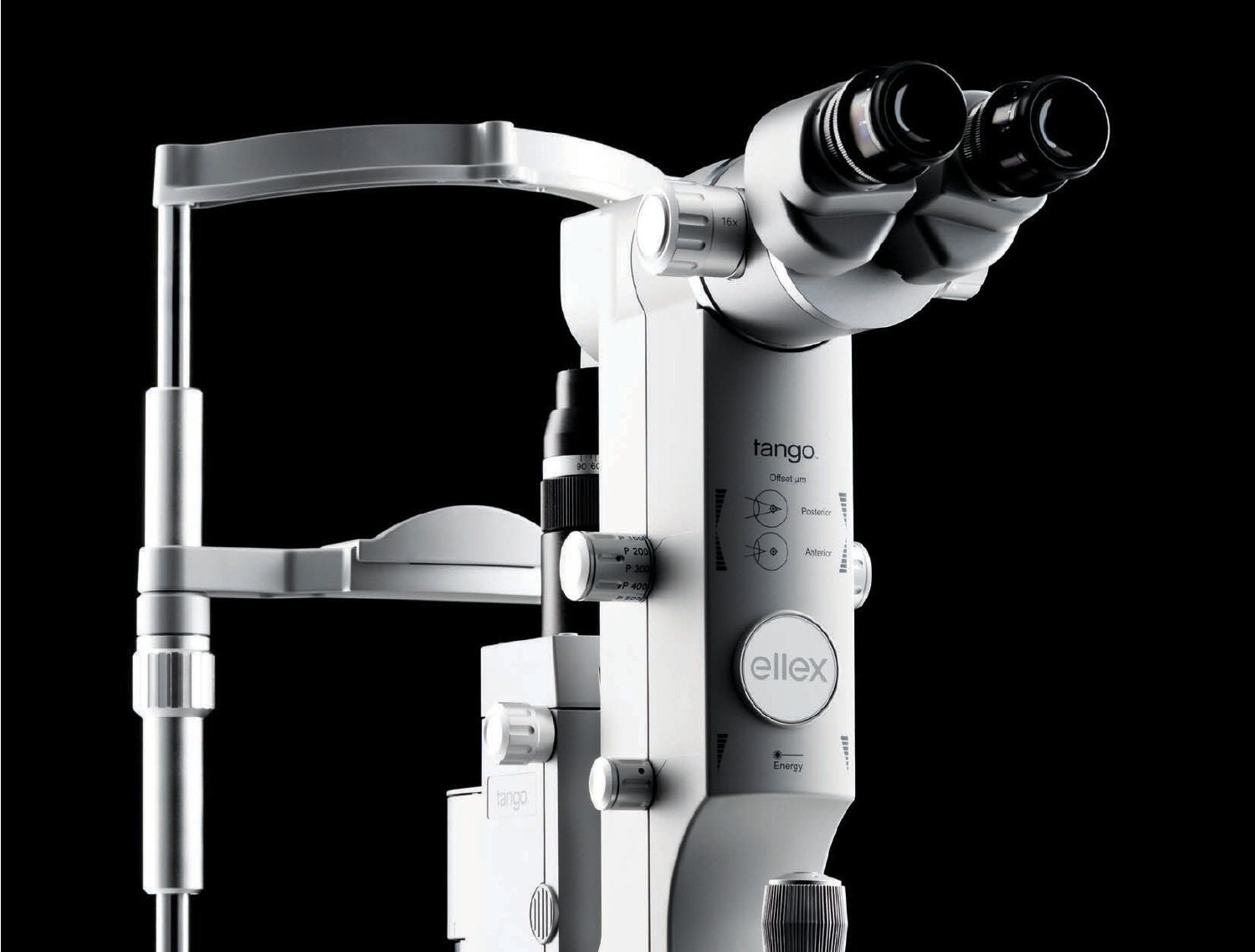# SLT; primary therapy for effective, proven glaucoma treatment

Tango™ incorporates Ellex's proprietary SLT technology — providing superior energy control, a sharp-edged aiming beam and the industry's fastest firing rate of three shots per second\*.

It's a solution that, when used as a first-line therapy, can reduce IOP as effectively as medication without the associated side effects or compliance problems\*\*.

### Treat Glaucoma – naturally

Specify Tango™, and you can deliver SLT to stimulate the eye's natural healing response to manage your glaucoma patients' IOP without the burn and scar tissue associated with argon laser trabeculoplasty (ALT). It can also eliminate the issues of compliance and side effects associated with medications.

### Evaluate pathology

Not only does SLT offer a highly effective treatment option for glaucoma, but it can also be employed to help estimate the location of the pathology. If intervention with SLT is successful, the primary obstruction region may lie within the trabecular meshwork, but if it is ineffective, then the primary obstruction may reside distal to the trabecular meshwork.

### Seamless pairing with MIGS

SLT delivered by Tango<sup>™</sup> pairs seamlessly with all MIGS procedures, including ABiC™ performed with Ellex's iTrack™ surgical system, as both a preoperative diagnostic aid or as a postoperative adjunct, and can be deployed synergistically to reduce the need for further medication or future filtration surgery.

*<sup>\*</sup> Based on system performance testing. Data on file. Ellex Medical.*

*<sup>\*\*</sup> Katz LJ, Steinmann WC, Kabir A, Molineaux J, Wizov SS, Marcellino G; SLT/Med Study Group. Selective laser trabeculoplasty versus medical therapy as initial treatment of glaucoma; a prospective, randomized trial. J Glaucoma. 2012,21:460-8*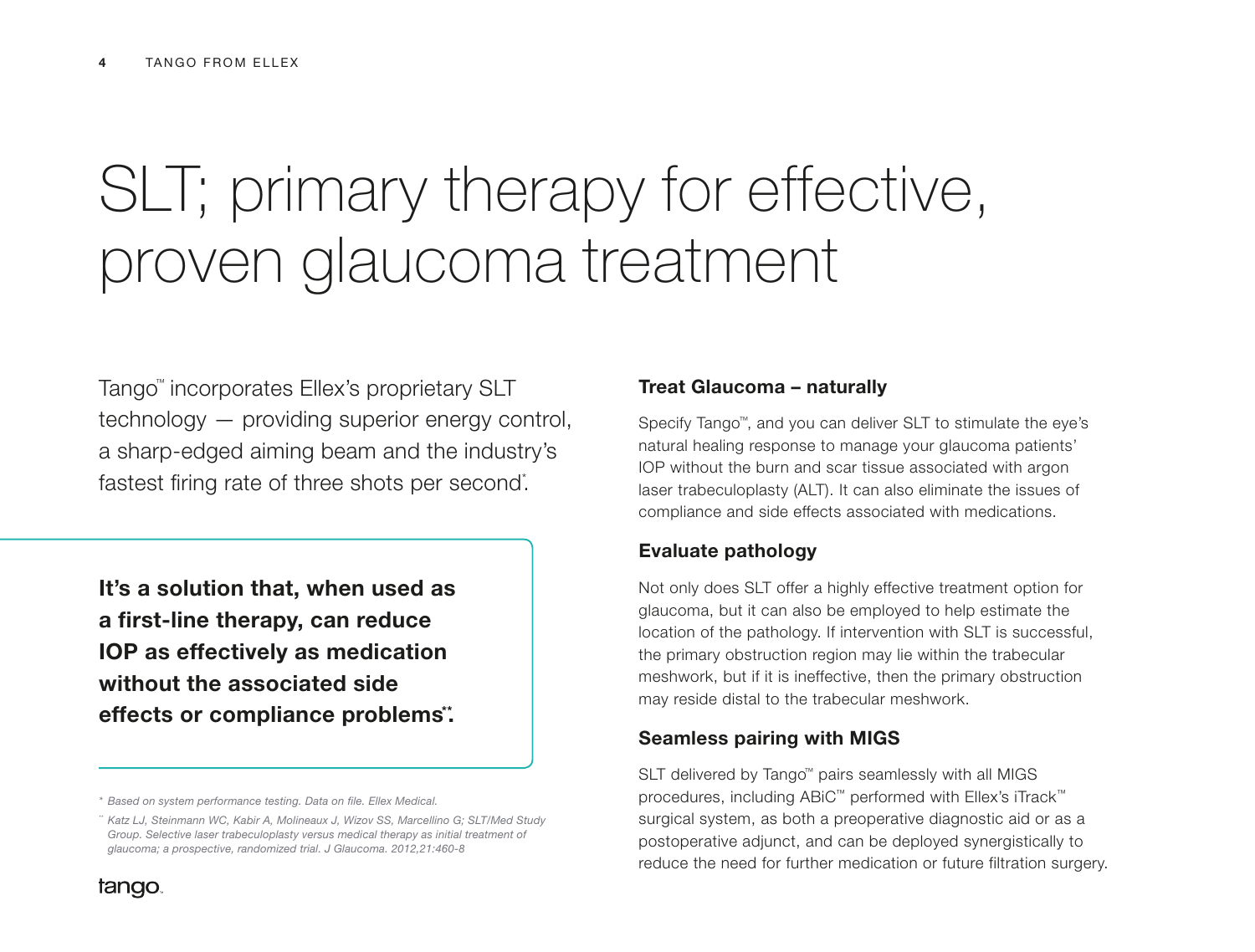# Accurate, effective capsulotomy

Tango's YAG mode features an Ultra Gaussian beam profile and fast rise time. That means you can perform capsulotomies and iridotomies at lower, more efficient energy levels.

With less energy delivered into the eye, you'll be able to carry out capsulotomies with all types of IOLs and with significantly less risk of lens pitting\*.

#### Precision in incision

Ellex's unique YAG laser cavity within Tango™ can typically achieve the industry's lowest energy optical breakdown at 1.8 mJ in air". This allows the energy to form a tight plasma ball, and results in less energy dispersion into surrounding tissue.

#### IOL-friendly photodisruption

Tango™ focuses more energy into the center of the beam profile to deliver greater energy density — reducing the energy needed to effectively perform capsulotomy and consequently greatly reducing the risk of lens pitting<sup>\*</sup>.

#### Precision caspsulotomy

Choose Tango™ and you'll achieve new levels of capsulotomy accuracy — a perfectly centered and precise capsulotomy that won't affect bag tension or the IOL's visual axis position.

*<sup>\*</sup> Based on system performance testing.*

*<sup>\*\*</sup>Average performance only. Based on system performance testing. Data on file. Ellex Medical.*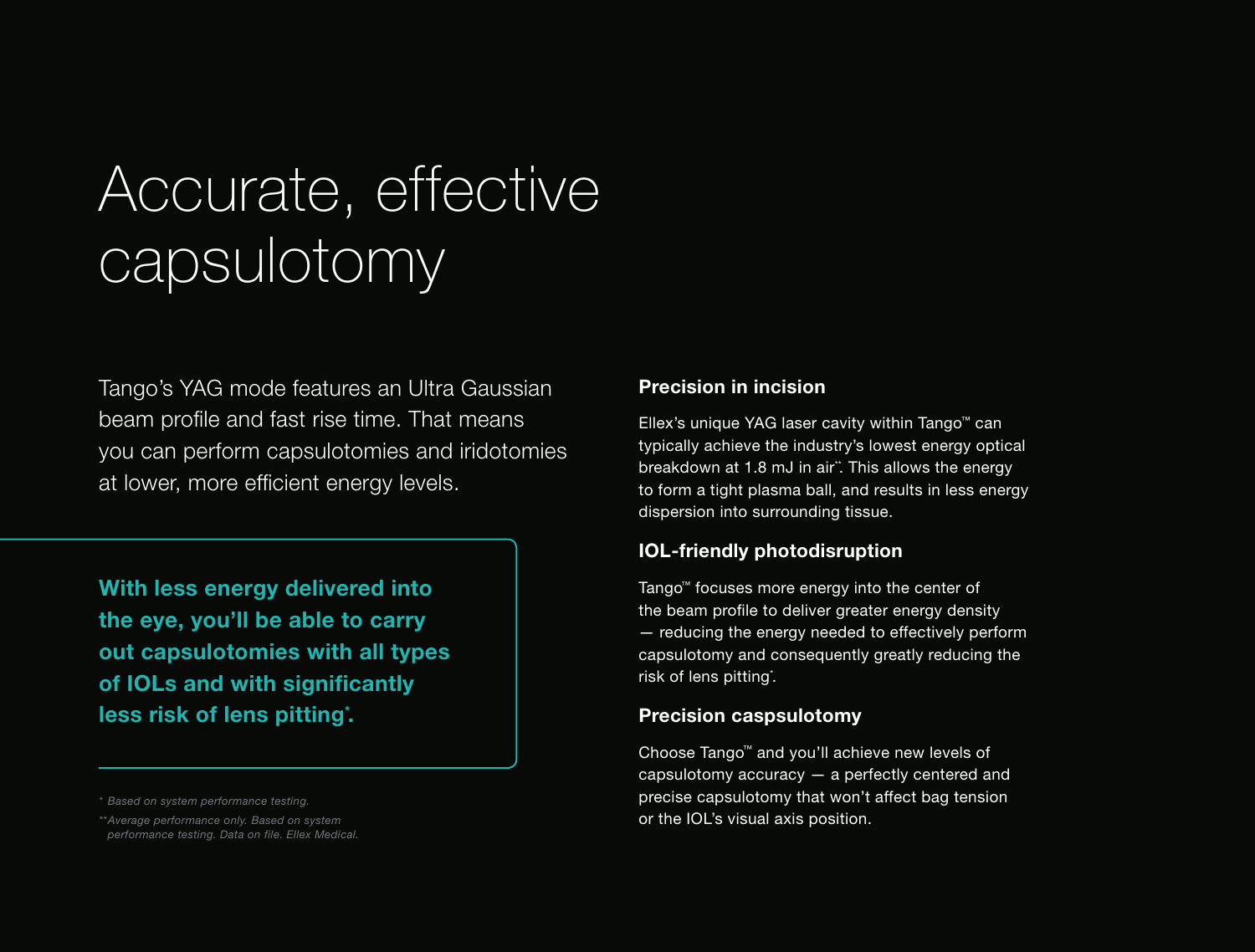# Specifications

|                                        | <b>SLT Mode</b>                                | <b>YAG Mode</b>                               |
|----------------------------------------|------------------------------------------------|-----------------------------------------------|
| <b>Laser Source</b>                    | Q-switched, frequency doubled Nd:YAG           | Q-switched Nd:YAG                             |
| Wavelength                             | green: 532 nm                                  | infrared: 1064 nm                             |
| <b>Energy</b>                          | 0.3 to 2.6 mJ per pulse, continuously variable | 0.3 to 10 mJ per pulse, continuously variable |
| <b>Pulse Width</b>                     | 3 ns                                           | 4 ns                                          |
| <b>Burst Mode</b>                      | single pulse only                              | 1, 2 and 3 pulses per burst, selectable       |
| <b>Spot Size</b>                       | $400 \mu m$                                    | $8 \mu m$                                     |
| <b>Cone Angle</b>                      | <3 degrees                                     | 16 degrees                                    |
| <b>Offset (Anterior and Posterior)</b> | not applicable                                 | 0, $\pm$ 100 to 500 µm, continuously variable |

### Common Features Specification

| <b>Repetition Rate</b>         | up to 3 Hertz                                                                                                                                                                                                   |  |
|--------------------------------|-----------------------------------------------------------------------------------------------------------------------------------------------------------------------------------------------------------------|--|
| <b>Aiming Beam</b>             | red 635 nm, adjustable intensity                                                                                                                                                                                |  |
| <b>Magnification</b>           | optimized for enhanced anterior segment visualization                                                                                                                                                           |  |
| Cooling                        | air cooled                                                                                                                                                                                                      |  |
| <b>Electrical Requirements</b> | 100-240 VAC, 50/60 Hz, 800 VA                                                                                                                                                                                   |  |
| Weight                         | 31 kg, 68 lbs (laser only)                                                                                                                                                                                      |  |
| <b>Dimensions (HxWxD)</b>      | 57 x 75 x 44 cm, 23 x 30 x 18 inches (laser only)                                                                                                                                                               |  |
| <b>Standard Accessories</b>    | Total Solution™ tables, remote display, safety glasses, laser safety sign, dust cover                                                                                                                           |  |
| <b>Optional Accessories</b>    | Tonometer mount, SLT laser lens, capsulotomy and iridotomy laser lenses, footswitch, five-position magnification<br>changer, beam splitter, "C" mount camera adapter, video camera adapter, co-observation tube |  |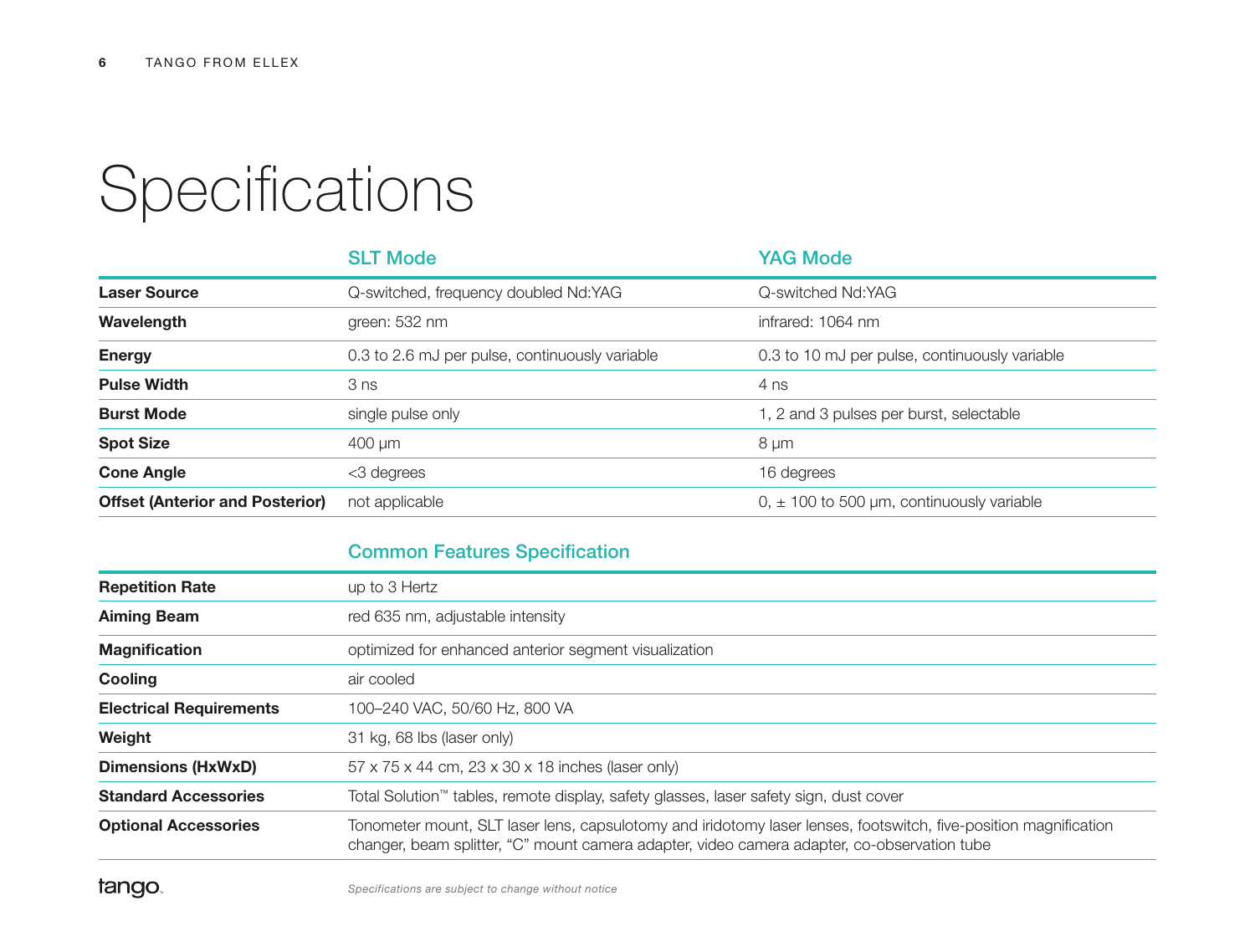A proprietary dual-mode laser cavity design allows you to efficiently switch between SLT and YAG modes at the touch of a button.

A highly accurate two-point focusing system with a tolerance range of  $\pm$  8 μm in YAG mode delivers pinpoint precision.

 $\left( \in \mathfrak{I} \right)$ 

 $\mathbb{F}$ 

 $\Box$ 

ellex

 $\frac{1}{4\pi\epsilon_{\text{in}}}$ 

 $\rightarrow$